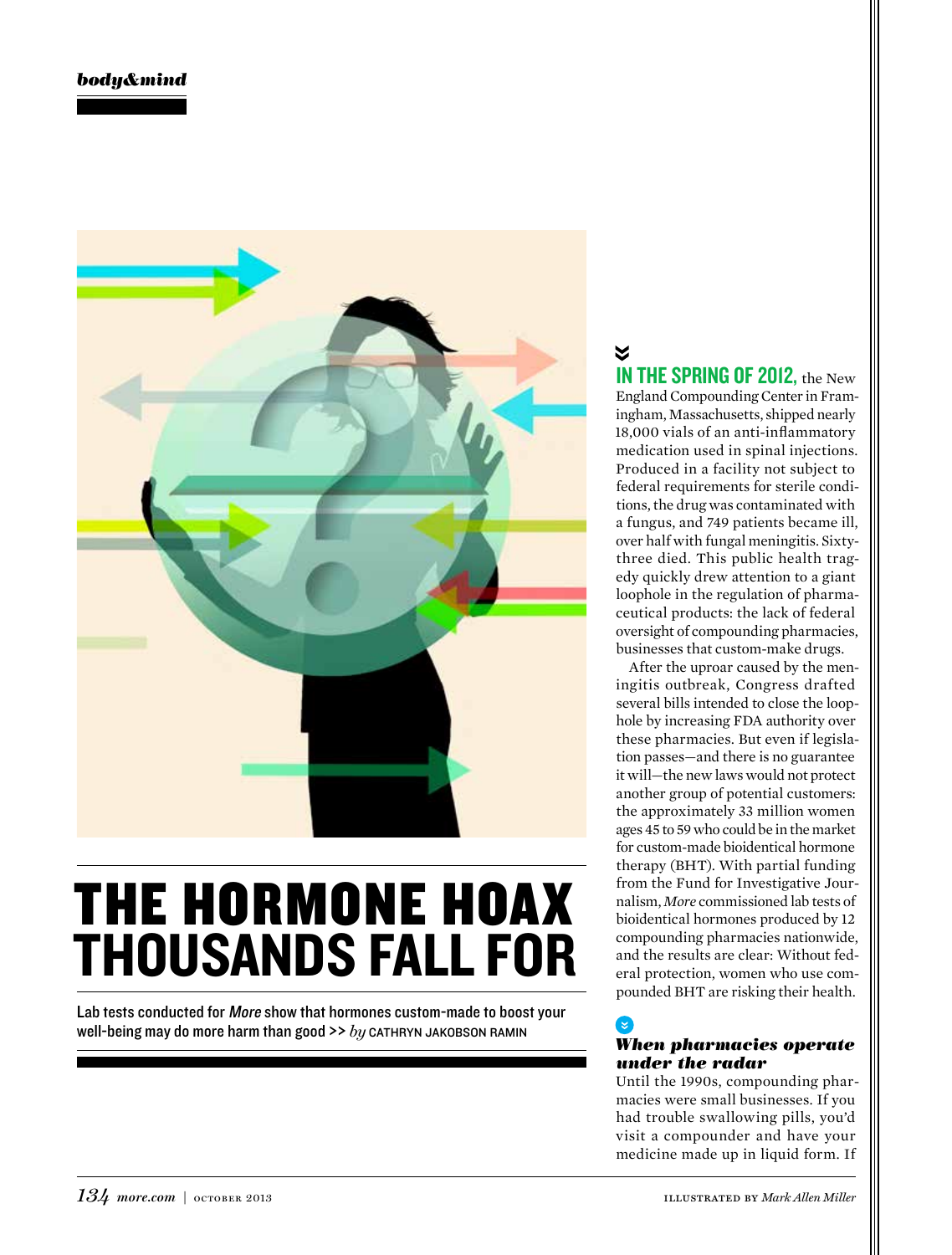you were allergic to an inactive ingredient in the pill's formula, a compounder could make a substitution. Compounding pharmacies have never been regulated by the federal government because for decades they were too small, too few and too limited in scope to pose much of a health threat. Instead, they fell under the jurisdiction of state pharmacy boards—and still do, even though over the past two decades they have morphed into a big industry.

There are currently 7,500 compounding pharmacies in the U.S., up from

dispensing products that cause illness or death, they are under no obligation to let FDA inspectors through the door.

 The bills in Congress would bring only some of these pharmacies under FDA scrutiny: the 3,000 bulk compounders—like the New England Compounding Center—that make injectable, supposedly sterile products in bulk and ship them across state lines. Outside the scope of these bills are the thousands of compounding pharmacies that produce bioidentical hormones. Like commercial hormone

## "MORE'S TESTING SUGGESTS THAT WOMEN ARE WASTING THEIR MONEY ON HORMONE TREATMENTS THAT MIGHT PUT THEIR HEALTH AT RISK," SAYS ONE EXPERT.

about 2,000 in 2007, with sales of about \$2.5 billion a year. Because the FDA is not in the picture, drugs formulated by these companies do not undergo the rigorous clinical trials required of medicines made by commercial pharmaceutical companies. Nor are compounded drugs—an estimated 3 percent of prescriptions in the U.S.—subject to the FDA's strict manufacturing standards. Unless compounders are suspected of

therapy (HT) drugs, compounded BHT medications are prescribed by doctors to treat perimenopausal and menopausal symptoms, such as hot flashes, night sweats and vaginal dryness. But the BHT drugs are created from plant-based raw ingredients, making them seem safer. Compounded BHT is also marketed as more customized than FDA-approved HT, meaning the drugs produced by a compounding

pharmacy promise to target a patient's specific hormonal imbalance more precisely than a mass-produced medicine can.

The compounded-BHT business is booming. Some large producers formulate up to 1,500 bioidenticalhormone prescriptions a day. But with a few exceptions—Massachusetts has become particularly aggressive—many state pharmacy boards do little to oversee the activities of compounders.

To shed light on these underregulated drugmakers, *More* decided to test the quality of the bioidentical hormones they produce. We asked Flora Research Laboratories in Grants Pass, Oregon, which specializes in natural-products research, to evaluate 12 prescriptions we collected from compounders throughout the U.S. Flora's analysis revealed that these hormones are of unreliable potency and that they would not come close to meeting the FDA's requirements for commercially manufactured drugs. Doses in the pills we tested fluctuated in a way that could increase the risk of uterine cancer because of a shortfall of the hormone progesterone. (For details of Flora's methodology, see "How the Drugs Were Tested," below.)

"*More*'s testing suggests that women are wasting their money on hormone

## » HOW THE DRUGS WERE TESTED

More obtained 12 identical prescriptions for BHT from a prominent OB-GYN who is concerned about the use of unregulated hormones. All the prescriptions were filled by compounding pharmacies, 10 of them online and two in brick-and-mortar stores. We then turned to Flora Research Laboratories in Grants Pass, Oregon, to analyze the capsules we received. The prescriptions were for Tri-Est (a combination of estradiol, estrone and a third estrogen, called estriol, which has never received FDA approval for use in any drug),

plus progesterone. Each capsule was emptied onto clean, tarred weighing paper, and the contents were placed on a balance to determine their weight. This in itself was revealing: The heaviest contents weighed 102 milligrams and the lightest, 80 milligrams—evidence of the lack of uniformity in products of compounding pharmacies.

After the weight was recorded, the ingredients of each capsule were analyzed using a process called highperformance liquid chromatography–diode array detection–mass spectrometry, meant to evaluate the specific pharmaceutical content of the product. We also asked Flora to check for substitution or adulteration, i.e., the presence of ingredients other than those on the label. No substitutes or adulterants were found.

Flora Research reported that in the samples analyzed, estriol varied from 67.5 to 89.5 percent of the labeled amount, meaning it was subpotent. The two other estrogens were mostly superpotent, ranging from 58.4 to 272.5 percent of the estrone prescribed and 95.9 to 259 percent of the estradiol (the most potent form of estrogen). The progesterone data showed that most samples delivered about 80 percent of the prescribed amount, although one sample contained less than 60 percent of the progesterone prescribed.

Had the compounded products we tested been commercially manufactured pharmaceuticals, none would have passed the FDA's requirements for finished drugs, which mandate that the contents be no less than 90 percent or more than 110 percent of the prescription as the physician has written it.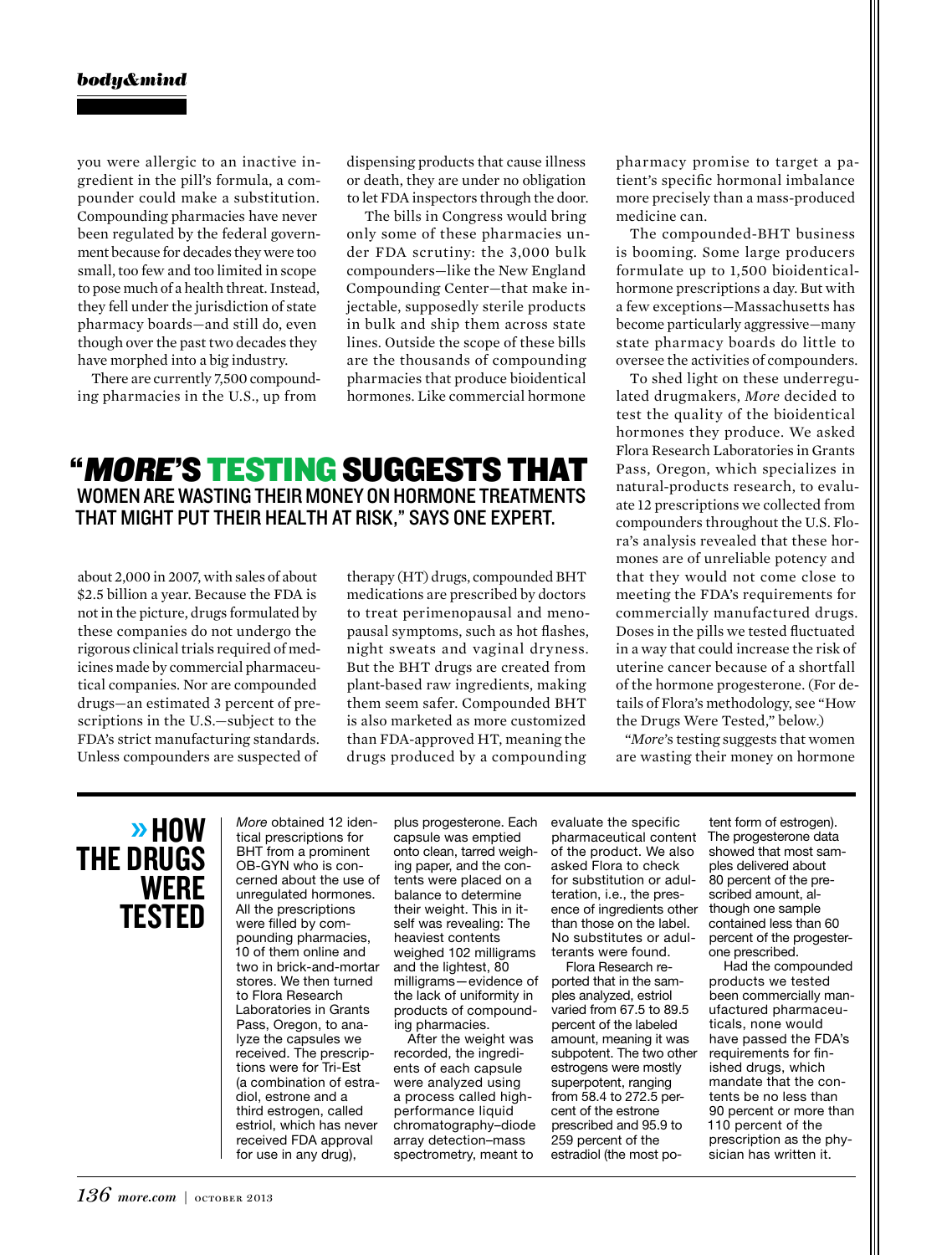treatments that may not be effective and might put their health at risk," concludes Bruce Bouts, MD, RPh, a Findlay, Ohio, internist who was one of the first physicians to bring compounding pharmacies to the attention of the FDA and the Ohio state pharmacy board. Notes Margery Gass, MD, executive director of the North American Menopause Society and a consultant at the Cleveland Clinic Center for Specialized Women's Health: "The research by *More* indicates that women are taking a gamble when they purchase compounded estrogen and progesterone." Why, then, are these drugs more popular than ever? Here's what *More* found.

## *What makes bioidenticals so appealing*

Prempro, a combination of conjugated equine estrogen (synthesized from pregnant mares' urine) and a synthetic progestin called medroxyprogesterone, used to be the best-selling commercial hormone therapy; it offered an effective way to relieve much of the discomfort of menopause. But in 2002, Prempro, the only drug used in one arm of the large-scale Women's Health Initiative (WHI), was linked with serious medical problems—such as an increased risk of heart attack, stroke, blood clots and invasive breast cancer. Faced with such alarming results, many doctors told patients who were already using hormone therapy to give it up, and they advised younger women just entering the menopausal transition to forget about HT. Sales of Prempro and similar drugs plummeted. From 2001 to 2008, the number of adult women filling one or more commercial HT prescriptions annually fell, from 17.9 million to 5.8 million, a decrease of 68 percent.

Perimenopausal and postmenopausal women still experienced disruptive symptoms and still needed relief. Consequently, in 2002, bioidentical hormones, marketed as safer than commercial HT products because they were more natural, started to take off.

Bioidentical estrogen and progesterone are made from diosgenin, a

plant-derived sterol found in wild yams, and are identical in molecular structure to hormones produced in a woman's body. Bioidentical estrogen is believed to fit into the body's estrogen receptors perfectly, without causing the biochemical disturbance sometimes created by the conjugated equine estrogen used in commercially formulated HT, which is a less perfect molecular match. A similar situation exists with bioidentical progesterone. However, researchers have not published a headto-head comparison of bioidenticals and conventional HT in terms of risks for stroke, cancer and other illnesses. At this point, the safety advantages of BHT are only hypothetical.

Nor is it accurate to say that compounded bioidenticals are more natural than those in FDA-approved commercial HT formulations; both are heavily synthesized products. You can't simply pluck a yam from the dirt, cut it open and rub it on your skin; the manufacture of bioidenticals involves multiple levels of processing in a sophisticated laboratory. A better name for such products would be bioavailable hormones (since the sterol is available in plants), or plant-derived sterol hormones. But the term *bioidentical* has the appeal of sounding completely safe, so it stuck.

### <u>। स</u>

#### *What spurred the boom in bioidenticals*

For years, compounding pharmacies were few and far between. But during the early 2000s, the backlash against HT presented an opportunity for compounding pharmacies to greatly expand their business by offering bioidenticals. (Bulk compounders, which make large quantities of supposedly sterile drugs, began their exponential growth around the same time.) The bioidentical drugs fit nicely into the zeitgeist, which was characterized by the public's distrust of big pharmaceutical companies, an urge to go organic and the conviction that natural is better. No wonder women have often been willing to pay more for compounded hormones (about \$58 for a month's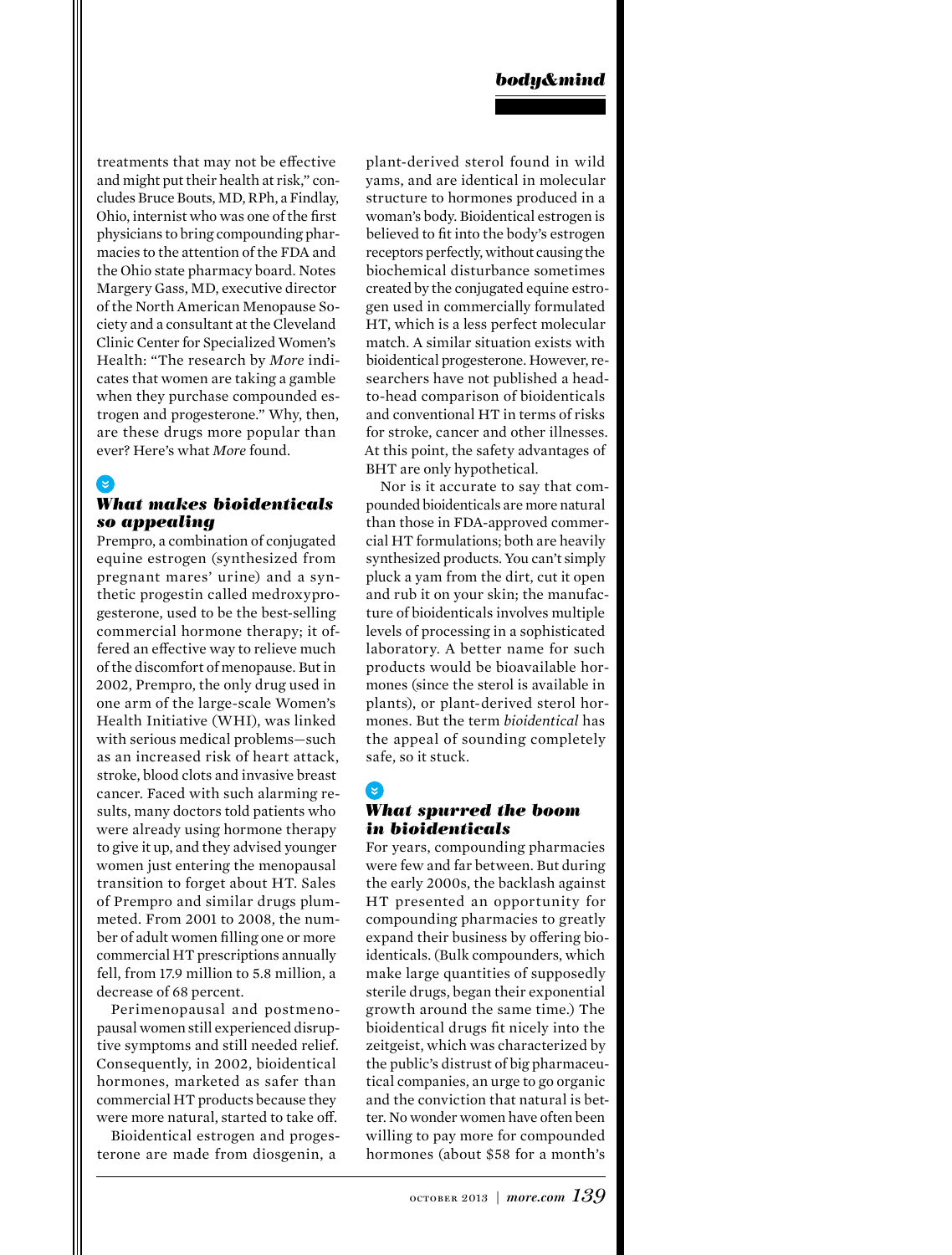

supply and rarely reimbursed by insurance) than commercial ones (\$80 or more but usually covered by insurance carriers and so ultimately cheaper).

Many mom-and-pop compounders, eager to increase sales, began offering free seminars and consultations on bioidenticals to walk-in patients who were confronting signs of menopause, such as vaginal dryness, hot flashes and reduced libido. Compounders also learned to do business online, filling prescriptions and shipping the drugs all over the country.

The consumer move to bioidenticals was also a huge boost to physicians engaged in what is called anti-aging medicine. For two decades, many antiaging clinics—often associated with compounding pharmacies—treated

healthy patients with human growth hormone (HGH). After an FDA crackdown on HGH in 2003, many antiaging clinics switched to providing individualized hormone therapy.

Of course, nothing sells like sex, and that, in the form of actress turned hormone activist Suzanne Somers, was a major kickstarter for the bioidentical movement. In 2004, Somers published *The Sexy Years: Discover the Hormone Connection*, which immediately became a sensation, selling nearly half a million copies that year. The book along with similar titles by Somers as well as some by doctors (such as *The Hormone Solution: Naturally Alleviate Symptoms of Hormone Imbalance from Adolescence Through Menopause* by Erika Schwartz, MD, and *Natural* 

*Hormone Balance for Women: Look Younger, Feel Stronger, and Live Life with Exuberance* by Uzzi Reiss, MD) claimed that customized compounded BHT would help women regain their libidos and youthful bodies. The clincher was that BHT would do all that *without* making them vulnerable to the many risks described in the WHI study. Somers found a big audience: In January 2009, a reported 6.2 million television viewers watched while she promoted the benefits of BHT on *The Oprah Winfrey Show*.

But while thousands of women have become convinced that compounded bioidenticals can deliver on these promises, very few have delved into whether there is strong scientific evidence behind their hopes.

## *The illusion of safety*

According to the FDA, there is no reason to believe that the risk profile of compounded hormones is different from that of other hormones on the market. This means that in the agency's view, compounded BHT is as likely to increase a woman's risk of heart attack, stroke, blood clots and breast cancer as commercial HT is. Yet none of our filled prescriptions arrived with any product literature warning consumers about those risks. "Every FDAapproved estrogen product carries a black-box warning and also explains the risks in nontechnical language, but no such warning is required to appear on compounded estrogens," says Larry D. Sasich, PharmD, chair of the department of pharmacy at Lake Erie College of Osteopathic Medicine.

Women can easily draw the wrong conclusions from this omission. "My patients frequently have the impression that because [compounded BHT] comes without any mention of adverse reactions, that means there are none," explains James A. Simon, MD, clinical professor of obstetrics and gynecology at the George Washington University School of Medicine.

The misconception that compounded bioidentical hormone therapy is safer than commercial hormone therapy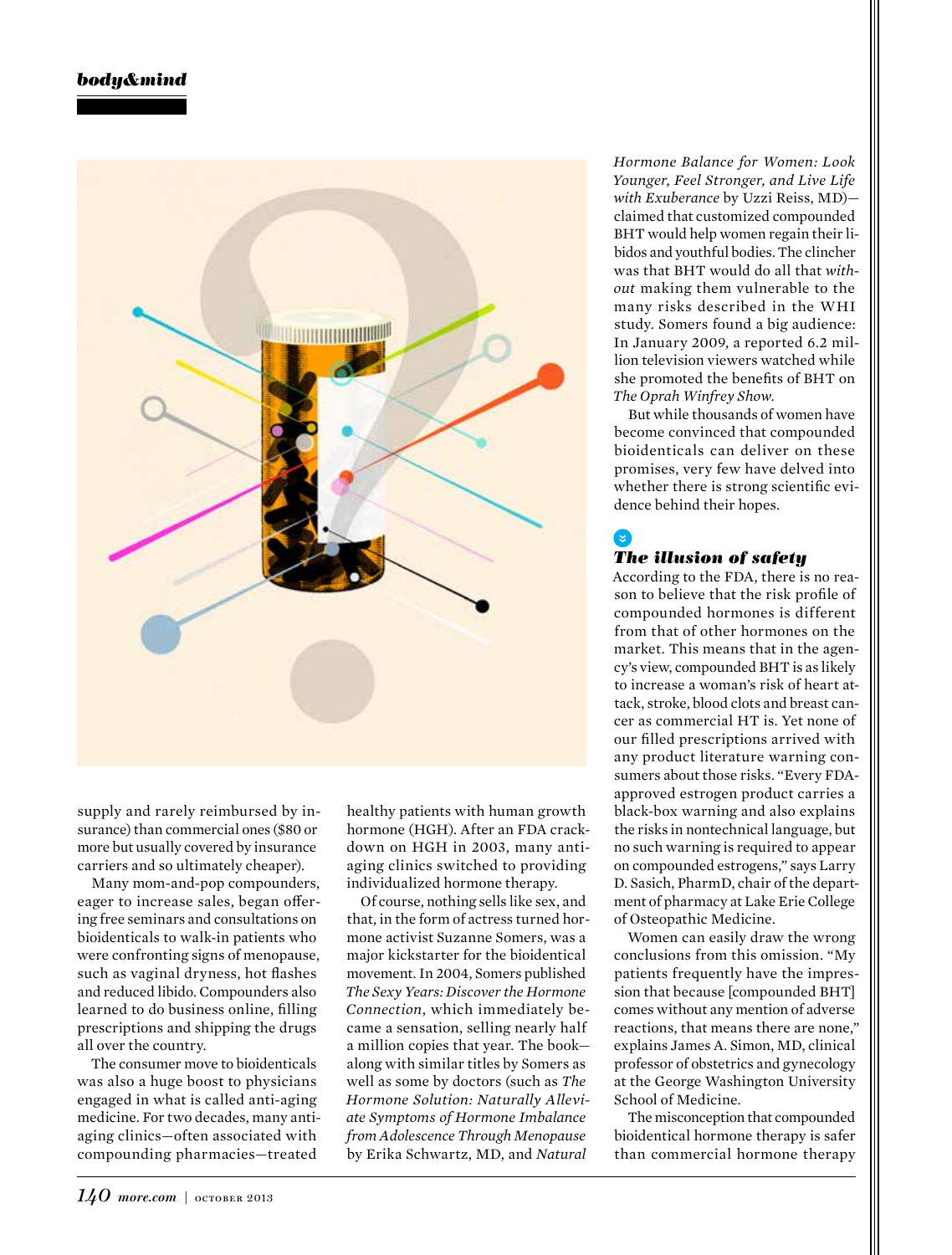has potentially serious consequences. While most MDs are cautious about prescribing estrogen to women at risk for breast cancer, *More* had no trouble finding women with a family history of the disease who said they'd been assured by hormone-clinic physicians that the BHT drugs were perfectly safe.

After Julie Johnston turned 50 in 2005, she went to a hormone clinic near her home in Kingston, Tennessee, where a doctor prescribed estrogen, testosterone and progesterone even though Johnston's mother had

It was important to Johnston that she take a "natural" medication. "I fell for the premise that the hormones are safe because they are exactly what your body makes," says Johnston. No one at the hormone center, she says, brought up risk factors. "When you're seeing a medical doctor, you think everything's all safe and sanctioned." In late 2010, Johnston was diagnosed with a common form of breast cancer that is fueled by estrogen. It is impossible to prove that the very high doses of estrogen she'd received were a contributing fac-

## WHEN A COMPOUNDING ERROR CAUSES A WOMAN TO TAKE LESS PROGESTERONE THAN HAS BEEN PRESCRIBED, THE CANCER RISK IS INCREASED.

developed breast cancer in her sixties. Johnston, who does double duty as an intelligence analyst for the National Nuclear Security Administration and as a strategic intelligence officer for the Army Reserve, had read one of Somers's books, and it spoke to her issues. She was having hot flashes. She was also involved with a new guy and hoped that hormone therapy would add some oomph to the relationship.

tor, but the normal range of estradiol (a kind of estrogen) for a postmenopausal woman who hasn't taken hormones is 0 to 30 picograms per milliliter, and in June 2010, according to medical charts that Johnston collected from the hormone clinic, her level reached 523.8 picograms per milliliter. In January 2011, Johnston had a double mastectomy. Last winter the clinic she visited was shut down by the state of Tennessee.

#### G *The dangers of poor quality control*

It would take a major study to fully examine the effectiveness and safety of compounded BHT. The testing *More* commissioned is not that study—but it does address a basic, essential question about the quality of BHT products made under unregulated circumstances: Do those pills contain what they are supposed to?

To answer that question, we analyzed the ingredients, potency and weights of a common 30-day BHT prescription we'd sent to 12 compounding pharmacies. The prescription called for three forms of bioidentical estrogen (estradiol, estrone and estriol; the combination is known as Tri-Est) as well as progesterone. The estrogens differ mainly in terms of potency. Estradiol, the dominant estrogen in premenopausal women's bodies, is 12 times as potent as estrone, which takes over in the body once menopause has occurred, and 80 times as potent as estriol, which is the primary estrogen produced in the placenta during pregnancy. Although estradiol and estrone are approved ingredients, estriol is not FDA approved, because it has never undergone clinical tests in the United States. The FDA has issued official Warning Letters to seven

## » PELLETS: AN ESPECIALLY DANGEROUS HORMONE-**DELIVERY SYSTEM**

One form of bioidentical hormones, pellets surgically implanted under the skin of the buttocks, has long been used in Europe but became popular in the U.S. only after the Women's Health Initiative questioned commercial hormone therapy. At hormone clinics, women pay about \$3,000 or more a year—largely out of pocket—for pellet treatments.

Typically, the effects of pellets last three to four months. Unlike most forms of customized BHT, these hormones come in standard doses. One

Colorado pharmacy, for instance, makes estradiol pellets in 6 milligrams, 15 milligrams—all the way to 100 milligrams.

No FDA-approved pharmaceutical company manufactures hormone pellets; in fact, only a few compounders have the equipment to make a product that won't fall apart and will dissolve slowly rather than all at once. There have been reports of poorly manufactured pellets that released staggeringly high levels of hormones to women.

Women can receive testosterone in pellet form, a treatment that

is advertised as a way to restore libido. As this regimen has gained in popularity, however, doctors have seen increasing numbers of women who have used large doses of testosterone and are now in terrible trouble.

Some have lost the hair on their heads and developed dark hair on their chests, backs, buttocks and faces. Some have developed severe acne. Others have even suffered disfigurement of the genitals, including clitoral enlargement so extreme that it becomes hard for these women to wear pants.

"Pellets are the most untested and potentially dangerous way to administer hormones," says Wulf H. Utian, MD, PhD, DSc, founder of the North American Menopause Society. "Not only can they deliver unsafe blood levels of hormones, but they may also be impure products, carrying the danger of infection. Infection may also occur when the pellet is inserted surgically under the skin. Other than the financial reward to the compounding pharmacy and the physician, I can think of no reason to use these non-FDA-approved products."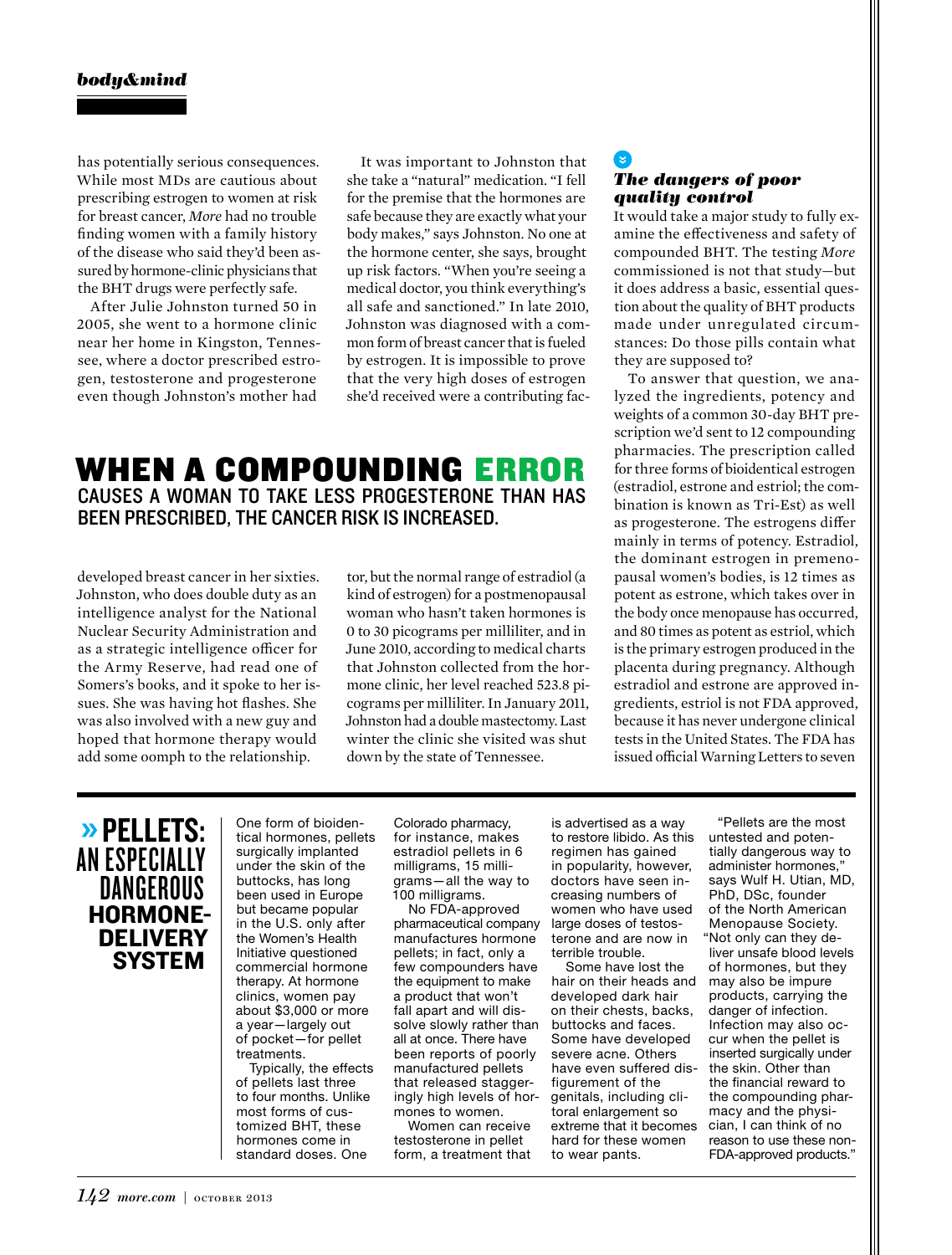compounding pharmacies that include estriol in medications, telling them to stop. Yet none of the places we contacted declined to include this hormone in the capsules we ordered. Flora Research's analysis confirmed that estriol was present in each filled prescription.

One important question is whether compounded bioidenticals contain the precise doses of medicine specified by the prescribing doctor. *More*'s testing shows cause for concern. "The results are astounding and terrifying," says Wulf H. Utian, MD, PhD, DSc, founder notes. In other words: These capsules do not contain enough progesterone to offset the potentially cancer-causing effects of estrogen.

The pharmacies probably weren't even consistent in their dosing. Although Flora Research did not weigh the specific hormones in each capsule, in a second set of tests, it did determine the *total* weight of individual capsules. Within each pharmacy's batch, the weights changed considerably from one to the next, which implies that the doses of hormones also var-

## "PEOPLE HAVE BEEN MISLED INTO BELIEVING THAT TO BE PART OF THIS SO-CALLED BIOIDENTICAL MOVEMENT, A COMPOUNDING PHARMACY MUST BE INVOLVED."

of the North American Menopause Society, who reviewed our findings.

Consider this: Among the 12 prescriptions we filled, estriol was subpotent in all samples, meaning that the hormone was present in lower quantities than the prescription label indicated. In all but two cases, the other two estrogens in Tri-Est, estrone and estradiol, were superpotent—they delivered a higher dose than prescribed.

The biggest danger emerges from the shortfall of progesterone that the lab identified in 11 out of 12 prescriptions, says Adriane Fugh-Berman, MD, associate professor at Georgetown University Medical Center. When estrogen is used in hormone therapy, it thickens the lining of the uterus. If a woman with an intact uterus takes the drug, the growth in the lining can become excessive, potentially resulting in uterine cancer. For that reason, a woman taking estrogen in HT or BHT must counter its effects with progesterone, which prevents the lining of the uterus from building up. When a compounding error causes the woman to take less progesterone than has been prescribed, the cancer risk is increased.

In at least nine of the samples *More*  tested, "there is a gross overbalance of estrogen versus progesterone," Utian ied from day to day, says Sasich. Such unpredictable dosing can result in hormonal confusion; instead of smoothing things out, the varying hormone levels could make menopause an even bumpier roller-coaster ride.

*More*'s testing shows that compounding pharmacies have not improved their performance since 2006, when an FDA lab analysis showed subpotent amounts of hormones, including estrogen and progesterone, in compounded products, and significant variation in the medicine's content from pill to pill.

All hormone therapies carry some health risks to women, but the results of our study raise the possibility that compounded bioidenticals might actually pose more of a threat than FDAapproved drugs.

## *The myth of customization*

The popularity of compounded BHT has not gone unnoticed by pharmaceutical companies, and since 2008, FDA-approved bioidenticals made by conventional manufacturers have become widely available and do about \$2.6 billion a year in sales. But these medicines come in standardized

formulations, and for diehard BHT believers, that's a problem. In Somers's just-published book, *I'm Too Young for This! The Natural Hormone Solution to Enjoy Perimenopause*, the writer maintains that commercially manufactured bioidenticals "have one big drawback in my estimation: they are not specifically made to individualize exactly what *you* might need . . . I get my hormones compounded so that I get my hormones individualized, *just for me*. This allows me to achieve a perfect balance, just like Goldilocks . . . not too much, not too little, just *right*."

Typically, doctors at hormone clinics rely on blood tests to customize BHT prescriptions. The tests cost hundreds of dollars and reveal nothing useful. In the body, hormones are secreted in pulses; therefore, levels fluctuate depending on the time of day or month. Customization assumes you have an individual hormone level that doesn't vary much, when in fact women's hormone profiles change tremendously from one day to another, and even one time of day to another, until several years after menopause. With these moving targets, it is impossible to truly "customize" a drug.

The dark truth, says Lauren F. Streicher, MD, an OB-GYN at Feinberg School of Medicine, Northwestern University, is that "when women hand me their special prescriptions for compounded bioidenticals, guess what? These different women have all been prescribed exactly the same thing. And then they're asked to go back and have blood testing every few months."

FDA-approved bioidentical-hormone products do not call for measuring a patient's hormone levels because effective standardized dosage levels have been well established during clinical trials. If a patient's symptoms are not improving enough, doctors can boost the prescribed dose in increments produced by the drug manufacturer.

"This is the great deception," says Ted L. Anderson, MD, clinical associate professor of women's health at Vanderbilt University. "People have been misled into believing that to be part of this so-called continued on page *156*